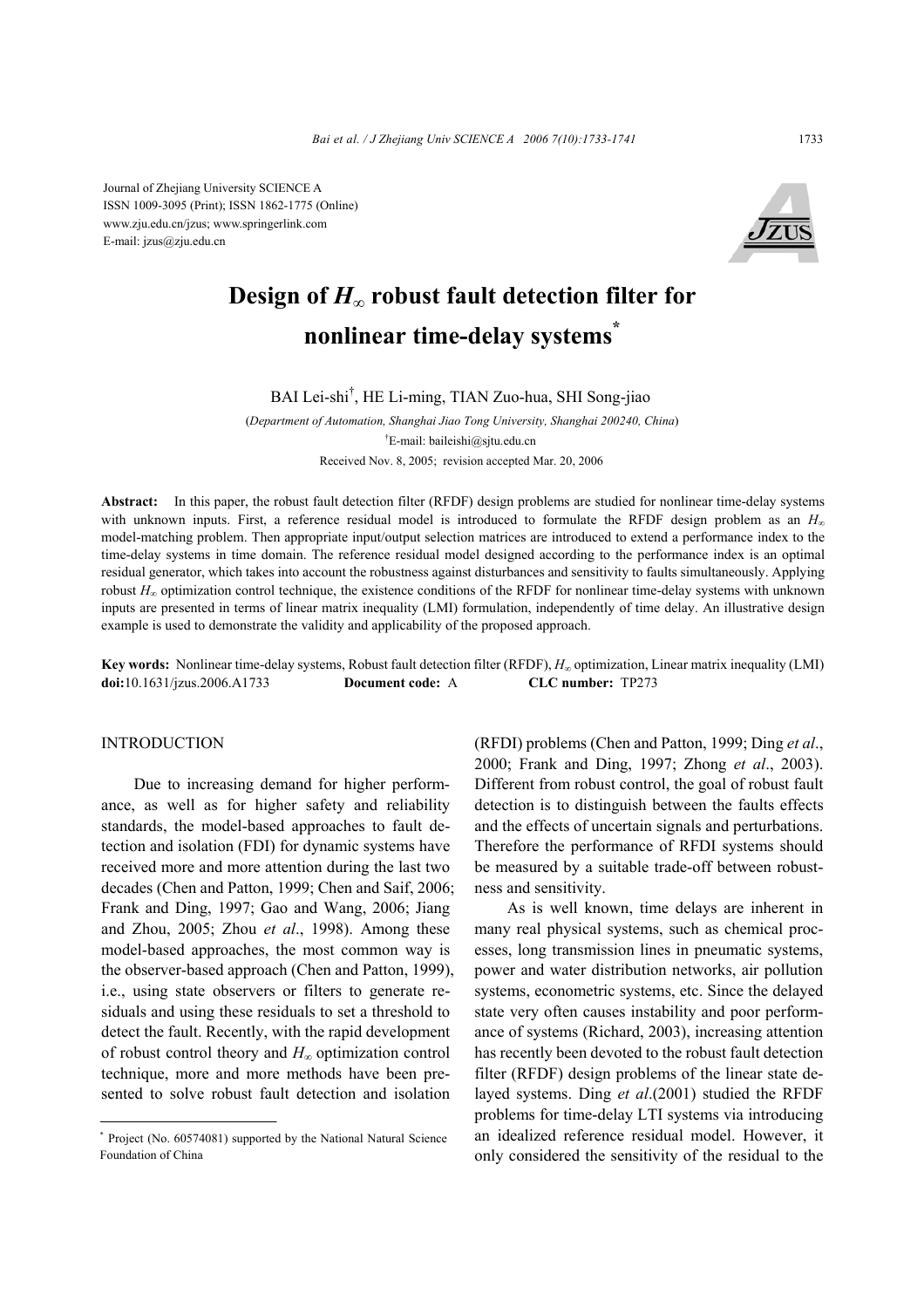faults when the reference residual model was designed. In addition, the existing results achieved in delay-free systems are not suitable for time-delay systems because of existence of the state delay. To our knowledge, for the FDI case, relevant literature is relatively few for nonlinear time-delay systems, and so far, little attention has been paid to the RFDF design problems in the simultaneous presence of time delay, nonlinear parts and exogenous disturbance input. This motivates the present research on designing *H*∞ RFDF for nonlinear time-delay systems with exogenous disturbance inputs.

This paper deals with the problem of *H*∞ RFDF design for a class of state-delay nonlinear systems with exogenous disturbance inputs. This problem aims at designing the RFDF such that, for exogenous disturbances, the RFDF system is stable and has a prescribed  $H_{\infty}$  performance, independently of the time delay. The class of systems under consideration is described by a linear delayed state space model with the addition of known nonlinearities, which depend on state as well as delayed state and satisfy the global Lipschitz conditions. In this paper, a reference residual model is used to reduce the RFDF design problem to a standard  $H_{\infty}$  model-matching problem. The performance index used to design the reference residual model considers both the robustness against disturbances and the sensitivity to faults. In addition, applying the  $H_{\infty}$  optimization technique, an delayindependent LMI approach to design the RFDF is proposed.

## PROBLEM STATEMENT

Consider the following class of fault nonlinear time-delay systems

$$
\dot{x}(t) = Ax(t) + A_d x(t-h) + Bu(t) + Gg(x(t), x(t-h))
$$
  
+
$$
B_t f(t) + B_d d(t),
$$
 (1)

$$
y(t) = Cx(t) + Du(t) + D_{\rm t}f(t) + D_{\rm d}d(t),
$$
  
\n
$$
x(t) = 0 \quad \forall t \in [-h, 0],
$$
\n(2)

where  $\mathbf{x}(t) \in \mathbb{R}^n$  is the state vector,  $\mathbf{u}(t) \in \mathbb{R}^p$  is the control input vector,  $v(t) \in \mathbb{R}^q$  is the measurement output vector,  $d(t) \in \mathbb{R}^m$  is the disturbance input that belongs to  $L_2^m[0, +\infty)$ ,  $f(t) \in \mathbb{R}^l$  is the fault to be detected,  $h \ge 0$  is an unknown but constant delay,  $g(\cdot, \cdot)$ :  $\mathbb{R}^n \times \mathbb{R}^n \to \mathbb{R}^{n_g}$  is a known nonlinear function. *A*, *A*<sub>d</sub>,  $\mathbf{B}, \mathbf{B}_{\text{f}}, \mathbf{B}_{\text{d}}, \mathbf{C}, \mathbf{D}, \mathbf{D}_{\text{f}}, \mathbf{D}_{\text{d}}$  and  $\mathbf{G}$  are known matrices with appropriate dimensions.

Throughout this paper, we make the following assumptions:

**Assumption 1** (*C*, *A*) is detectable.

**Assumption 2** (Lipschitz condition)

 $(1)$   $g(0,0)=0$ ;

 $\ddot{\phantom{a}}$ 

 $||(2)||g(x_1,x_2)-g(y_1,y_2)|| \le ||\rho_1(x_1-y_1)||+||\rho_2(x_2-y_2)||$ for all  $x_1, x_2, y_1, y_2 \in \mathbb{R}^n$ , where  $\rho_1$  and  $\rho_2$  are known real constant matrices.

We are interested in designing the so-called fault detection filter

$$
\hat{\mathbf{x}}(t) = A\hat{\mathbf{x}}(t) + A_{\mathrm{d}}\hat{\mathbf{x}}(t-h) + \mathbf{B}\mathbf{u}(t) \n+ \mathbf{G}g(\hat{\mathbf{x}}(t), \hat{\mathbf{x}}(t-h)) + \mathbf{H}(\mathbf{y}(t) - \hat{\mathbf{y}}(t)),
$$
\n(3)

$$
\hat{\mathbf{y}}(t) = \mathbf{C}\hat{\mathbf{x}}(t) + \mathbf{D}\mathbf{u}(t), \ \mathbf{r}(t) = V(\mathbf{y}(t) - \hat{\mathbf{y}}(t)), \quad (4)
$$

where  $\hat{x}(t) \in \mathbb{R}^n$  and  $\hat{y}(t) \in \mathbb{R}^q$  represent the state and output estimation vectors, respectively;  $r(t)$  is the so-called generated residual signal. The design parameters of an RFDF are the observer gain matrix *H* and the residual weighting matrix *V*. Define the error state  $e(t) = x(t) - \hat{x}(t)$ . Then it follows from Eqs.(1)  $\sim$ (4) that

$$
\dot{e}(t) = (A - HC)e(t) + (B_f - HD_f)f(t) + G\Psi
$$
  
+  $A_d e(t - h) + (B_d - HD_d)d(t)$ ,  

$$
r(t) = VCe(t) + VD_f f(t) + VD_d d(t),
$$
 (6)

where  $\Psi = g(x(t), x(t-h)) - g(\hat{x}(t), \hat{x}(t-h)).$ 

Note that the dynamics of the residual signal depends not only on  $f(t)$  and  $d(t)$ , but also on the nonlinear part Ψ. The methods mentioned in (Ding *et al*., 2000; Garcia and Frank, 1997; Zhong *et al*., 2003) for delay-free case are not suitable for solving RFDF design problem, because there are time delays in *e*(*t*−*h*) and Ψ. Here, we propose to use a reference residual model describing the desired behavior of the residual vector  $r(t)$ , to formulate the RFDF design problem as an  $H_{\infty}$  model-matching problem, that is to find an idealized reference residual and minimize the worst case distance between the generated residual and the idealized reference residual. In the idealized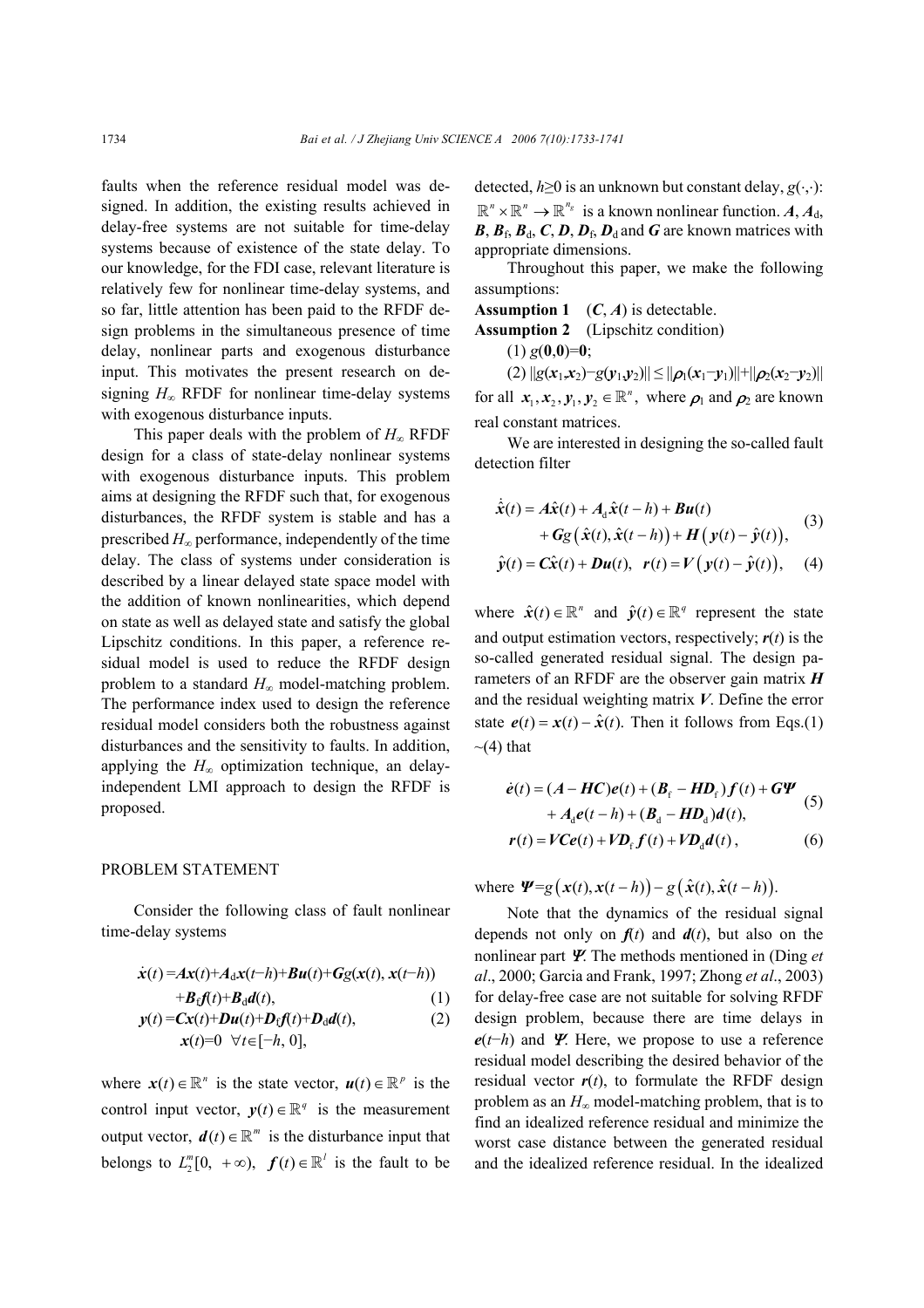case, the observed states  $\hat{x}(t)$  and  $\hat{x}(t-h)$  should be equal to  $x(t)$  and  $x(t-h)$  (i.e.  $\Psi=0$ ). Therefore, according to Eqs.(5) and (6) and assuming  $\Psi=0$ , the corresponding reference residual error model is given by

$$
\dot{\boldsymbol{e}}_{\rm f}(t) = (\boldsymbol{A} - \boldsymbol{\bar{H}} \boldsymbol{C}) \boldsymbol{e}_{\rm f}(t) + \boldsymbol{A}_{\rm d} \boldsymbol{e}_{\rm f}(t - h) \n+ (\boldsymbol{B}_{\rm f} - \boldsymbol{\bar{H}} \boldsymbol{D}_{\rm f}) \boldsymbol{f}(t) + (\boldsymbol{B}_{\rm d} - \boldsymbol{\bar{H}} \boldsymbol{D}_{\rm d}) \boldsymbol{d}(t),
$$
\n(7)

$$
\mathbf{r}_{\mathrm{f}}(t) = \overline{V}C\mathbf{e}_{\mathrm{f}}(t) + \overline{V}\mathbf{D}_{\mathrm{f}}\mathbf{f}(t) + \overline{V}\mathbf{D}_{\mathrm{d}}\mathbf{d}(t),
$$
\n(8)\n  
\n
$$
\mathbf{e}_{\mathrm{f}}(t) = \mathbf{0} \quad (t \le 0),
$$

where  $e_f(t) \in \mathbb{R}^n$  is the reference model error state vector,  $\mathbf{r}_f(t)$  is the reference model residual signal,  $\overline{H}$ and  $\overline{V}$  are the parameters of the reference residual model to be designed.

Thus the overall system can be described by

$$
\dot{\eta}(t) = \overline{A}\eta(t) + \overline{A}_{d}\eta(t-h) + \overline{B}w(t) + \overline{G}\Psi, \quad (9)
$$

$$
\mathbf{r}_{\mathrm{e}}(t) = \mathbf{r}(t) - \mathbf{r}_{\mathrm{f}}(t) = \overline{C}\mathbf{\eta}(t) + \overline{D}\mathbf{w}(t), \qquad (10)
$$

where

$$
\boldsymbol{\eta} = \begin{bmatrix} \boldsymbol{e} \\ \boldsymbol{e}_r \end{bmatrix}, \qquad \boldsymbol{w} = \begin{bmatrix} \boldsymbol{f} \\ \boldsymbol{d} \end{bmatrix}, \qquad \overline{\boldsymbol{A}} = \begin{bmatrix} \boldsymbol{A} - \boldsymbol{H}\boldsymbol{C} & \boldsymbol{0} \\ \boldsymbol{0} & \boldsymbol{A} - \overline{\boldsymbol{H}}\boldsymbol{C} \end{bmatrix},
$$
\n
$$
\overline{\boldsymbol{A}}_d = \begin{bmatrix} \boldsymbol{A}_d & \boldsymbol{0} \\ \boldsymbol{0} & \boldsymbol{A}_d \end{bmatrix}, \qquad \overline{\boldsymbol{G}} = \begin{bmatrix} \boldsymbol{G} \\ \boldsymbol{0} \end{bmatrix}, \qquad \overline{\boldsymbol{C}} = [\boldsymbol{VC} - \overline{\boldsymbol{V}}\boldsymbol{C}],
$$
\n
$$
\overline{\boldsymbol{B}} = \begin{bmatrix} \boldsymbol{B}_f - \boldsymbol{H}\boldsymbol{D}_f & \boldsymbol{B}_d - \boldsymbol{H}\boldsymbol{D}_d \\ \boldsymbol{B}_f - \overline{\boldsymbol{H}}\boldsymbol{D}_f & \boldsymbol{B}_d - \overline{\boldsymbol{H}}\boldsymbol{D}_d \end{bmatrix}, \qquad \overline{\boldsymbol{D}} = \begin{bmatrix} (\boldsymbol{V}\boldsymbol{D}_f - \overline{\boldsymbol{V}}\boldsymbol{D}_f)^T \\ (\boldsymbol{V}\boldsymbol{D}_d - \overline{\boldsymbol{V}}\boldsymbol{D}_d)^T \end{bmatrix}.
$$

Here we can see that in the design of RFDF, one main objective of this work is formulated as an *H*<sup>∞</sup> model-matching design problem, i.e. applying robust  $H_{\infty}$  optimization control technique, for all exogenous disturbance inputs and nonlinear parts, the generated residual *r*(*t*) will be designed as closely as possible to the reference model residual  $r_f(t)$ , independently of the unknown time-delay *h*. Thus, the problem of designing an observer-based RFDF can be described as designing observer gain matrix *H* and residual weighting matrix *V* such that

(1) System of Eqs.(9) and (10) is robustly asymptotically stable;

(2) Under zero initial condition, for given constant  $\gamma$  and any non-zero  $w(t) \in L_2[0, \infty)$ , system of Eqs.(9) and (10) satisfies the following inequality

$$
||\mathbf{r}_e(t)||_2 < \gamma ||\mathbf{w}(t)||_2. \tag{11}
$$

After designing RFDF, the remaining important task of this paper is the evaluation of the generated residual. One of the widely adopted approaches is to choose a so-called threshold  $J_{th}$  > 0 and, based on this, use the following logical relationship for fault detection

$$
\|\boldsymbol{r}(t)\|_{2,\tau} > J_{\text{th}} \Rightarrow \text{ a fault has occurred} \Rightarrow \text{ a alarm,} \text{ } \left\| \boldsymbol{r}(t) \right\|_{2,\tau} \leq J_{\text{th}} \Rightarrow \text{ no fault has occurred,} \qquad (12)
$$

where  $\left\| \bm{r}(t) \right\|_{2,\tau} = \left[ \int_{t_1}^{t_2}$  $\mathbf{r}(t)\bigg|_{2,\tau} = \bigg[ \int_{t_1}^{t_2} \mathbf{r}^{\mathrm{T}}(t) \mathbf{r}(t) dt \bigg]^{1/2}, \ \tau = t_1 - t_2, \ t \in [t_1, t_2].$ 

Note that the length of the time window is finite (i.e.  $\tau$  instead of  $\infty$ ). Since in practice it is desired that the faults will be detected as early as possible, an evaluation of residual signal over the whole time range makes little sense (Ding *et al*., 2001; Zhong *et al*., 2003).

### MAIN RESULTS AND PROOFS

As mentioned earlier, the design of RFDF for nonlinear time-delay systems can be formulated as an *H*<sub>∞</sub> model-matching problem. We should design the reference residual model first; the RFDF design problems for nonlinear time-delay systems can then be solved.

The following lemmas will be useful in designing the RFDF for nonlinear time-delay systems. **Lemma 1** (Wang *et al*., 2002) Given constant matrices  $\chi_1$ ,  $\chi_2$ ,  $\chi_3$ , where  $\chi_1 = \chi_1^T$  and  $0 < \chi_2 = \chi_2^T$ , then  $\chi_1 + \chi_3^T \chi_2^{-1} \chi_3 < 0$  if and only if

$$
\begin{bmatrix} \chi_1 & \chi_3^{\mathrm{T}} \\ \chi_3 & -\chi_2 \end{bmatrix} < 0 \text{ or equivalently } \begin{bmatrix} -\chi_2 & \chi_3 \\ \chi_3^{\mathrm{T}} & \chi_1 \end{bmatrix} < 0.
$$

**Lemma 2** (Lien, 2004) Let *A* and *B* be real matrices of appropriate dimensions. For any scalar  $\varepsilon > 0$  and vectors  $\mathbf{x}, \mathbf{y} \in \mathbb{R}^n$ , then

$$
2x^{T}ABy \leq \varepsilon^{-1}x^{T}AA^{T}x+\varepsilon y^{T}B^{T}By.
$$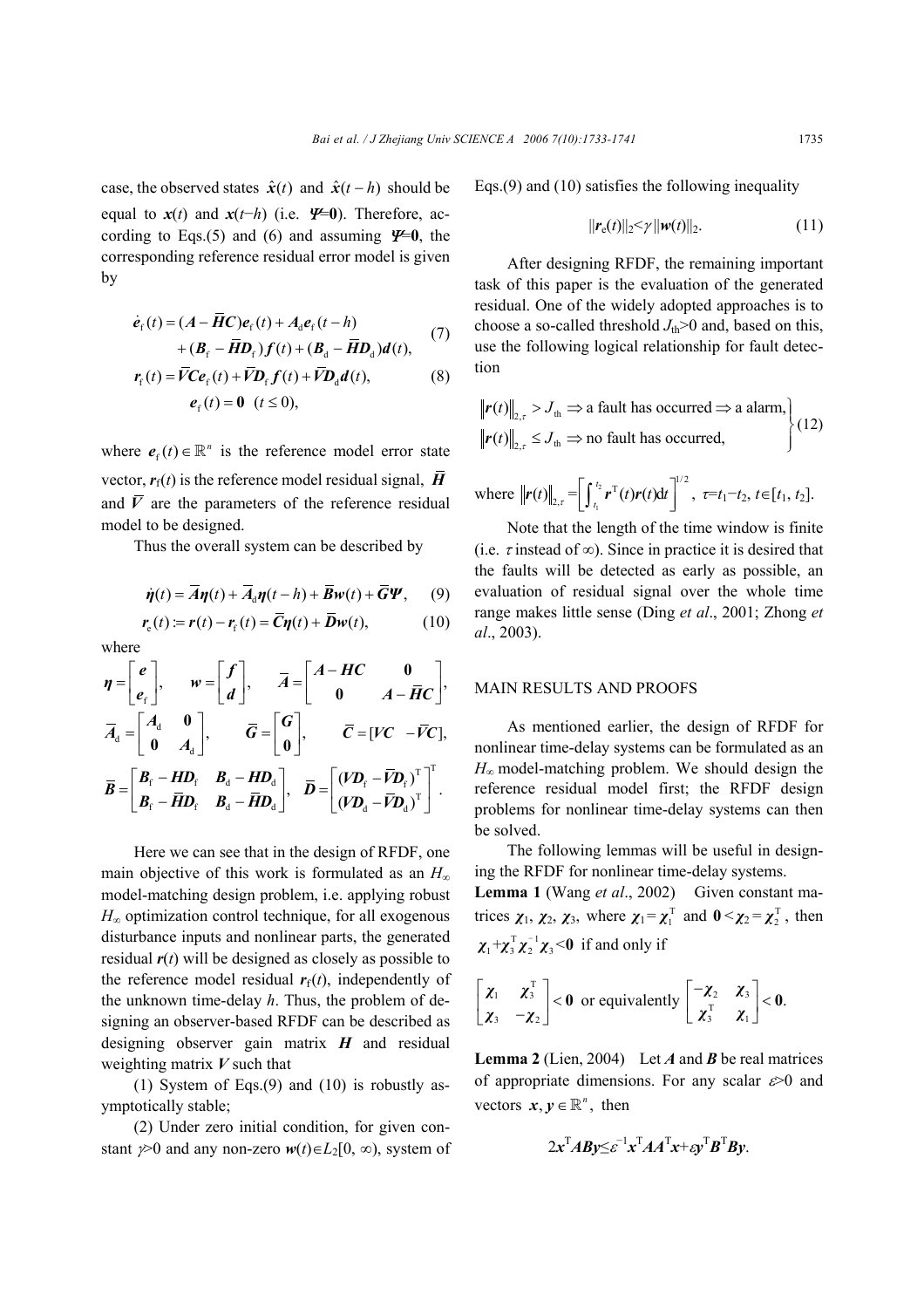#### **Choice of reference residual model**

The selection of a suitable reference residual model is one of the key steps for designing an RFDF for nonlinear time-delay systems. If the reference residual model is not selected suitably, miss alarms or false alarms may occur. In order to select a suitable reference residual model, we first consider the following performance index

$$
J_{\rm f} = \left\| \bm{T}_{r_{\rm f}d}(s) \right\|_{\infty} - \left\| \bm{T}_{r_{\rm f}f}(s) \right\|_{\infty},\tag{13}
$$

where  $T_{ref}$  and  $T_{ref}$  are the transfer functions from  $f$ and  $d$  to reference model residual  $r_f$ , respectively.

It is interesting to notice that setting  $J_f \rightarrow min$ yields  $||T_{r,f}||_{\infty} \to \max$  and  $||T_{r,d}||_{\infty} \to \min$ .

Therefore the reference residual model can be designed according to the performance index Eq.(13), which takes into account the robustness of the reference model residual against disturbance and sensitivity to faults simultaneously.

For the sake of simplicity, we assume that *l*=*m*. In fact, if  $l>m$  (or  $l\leq m$ ), by extending  $T_{rd}$  (or  $T_{ref}$ ) and *d* (or *f*) to  $\tilde{T}_{rd} = \begin{bmatrix} T_{rd} & \varphi_{l-m} \end{bmatrix}$  (or  $\tilde{T}_{r,f} = \begin{bmatrix} T_{r,f} & \varphi_{m-l} \end{bmatrix}$  and  $\tilde{d} = \begin{bmatrix} d \\ \varphi_{l-m} \end{bmatrix}$  (or  $\tilde{\boldsymbol{f}} = \begin{bmatrix} f \\ \boldsymbol{\varphi}_{m-l} \end{bmatrix}$ ),

we can have the same results, where *φ* denotes null matrix with appropriate dimensions.

Consider the following transfer function

$$
T \triangleq MT_{r_{t}\omega}N = M\Big[T_{r_{t}f} \quad T_{r_{t}d}\Big]N, \qquad (14)
$$

where the matrices  $M \in \mathbb{R}^{q \times q}$  and  $N \in \mathbb{R}^{2l \times l}$  select the appropriate input/output channels or channels combinations.

*T* admits the following realization

$$
T: \begin{cases} \dot{e}_{\rm f}(t) = (A - \overline{H}C)e_{\rm f}(t) + A_{\rm d}e_{\rm f}(t-h) + B_{\rm l}N\omega(t), \\ r_{\rm f}(t) = M\overline{V}Ce_{\rm f}(t) + M\omega_{\rm l}N\omega(t), \end{cases} (15)
$$

where

 $\boldsymbol{B}_1 = [\boldsymbol{B}_c - \overline{\boldsymbol{H}} \boldsymbol{D}_c \quad \boldsymbol{B}_A - \overline{\boldsymbol{H}} \boldsymbol{D}_A], \quad \boldsymbol{D}_1 = [\overline{V} \boldsymbol{D}_c \quad \overline{V} \boldsymbol{D}_A]$  and <sup>ω</sup>=*d*−*f*.

Choosing  $M=I_{q\times q}$ ,  $N=[-I_{l\times l} \ I_{l\times l}]^T$  and giving  $\alpha > 0$ , we have

$$
\begin{aligned}\n\|T\|_{\infty} &= \left\|T_{r_t d} - T_{r_t f}\right\|_{\infty} > \left\|T_{r_t d}\right\|_{\infty} - \left\|T_{r_t f}\right\|_{\infty}, \\
\|T\|_{\infty} < \alpha \Rightarrow \left\|T_{r_t d}\right\|_{\infty} - \left\|T_{r_t f}\right\|_{\infty} < \alpha.\n\end{aligned}
$$

Then the reference residual model can be designed by the following optimization problem:

$$
\min_{\overline{H}, \overline{V}} \alpha \quad \text{s. t. Eq.(13) and Eq.(15).} \tag{16}
$$

The following theorem provides us a sufficient condition ensuring that for a given  $\alpha$  >0, the reference RFDF satisfies Eq.(16).

**Theorem 1** Given  $\alpha$  > 0 and reference residual model of Eqs.(7) and (8), if there exist symmetric positive-definite matrices *P*>**0**, *Q*>**0** and *Z*>**0** as well as matrix *Y* such that

$$
\mathcal{Z} := \begin{bmatrix} \mathcal{Z}_1 & \mathcal{Z}_2 & P A_d \\ * & \mathcal{Z}_3 & 0 \\ * & * & -Q \end{bmatrix} < 0 \tag{17}
$$

holds, then system of Eqs.(7) and (8) is stable and satisfies  $\left\| T_{rd}(s) \right\|_{\infty} - \left\| T_{rf}(s) \right\|_{\infty} < \alpha$ , moreover  $\overline{H} = P^{-1}Y$ ,  $\overline{V} = Z^{1/2}$ . Here

$$
\mathbf{\Xi}_{1} = A^{\mathrm{T}} P + P A - C^{\mathrm{T}} Y^{\mathrm{T}} - Y C + C^{\mathrm{T}} Z C + Q,
$$
\n
$$
\mathbf{\Xi}_{2} = P (B_{\mathrm{d}} - B_{\mathrm{f}}) + Y (D_{\mathrm{f}} - D_{\mathrm{d}}) + C^{\mathrm{T}} Z (D_{\mathrm{d}} - D_{\mathrm{f}}),
$$
\n
$$
\mathbf{\Xi}_{3} = (D_{\mathrm{d}} - D_{\mathrm{f}})^{\mathrm{T}} Z (D_{\mathrm{d}} - D_{\mathrm{f}}) - \alpha^{2} I,
$$

 $Z^{1/2}$  denotes the square root factorization of the matrix *Z.*

**Proof** Define Lyapunov-Krasovskii function candidate

$$
V_1(e_f(t),t)=e_f^T(t)Pe_f(t)+\int_{t-h}^t e_f^T(\tau)\mathbf{Q}e_f(\tau)\mathrm{d}\tau,\quad(18)
$$

where  $P > 0$  and  $Q > 0$ . Consider the following index

$$
J_1 := \int_0^\infty \boldsymbol{r}_f \boldsymbol{r}_f dt - \alpha^2 \int_0^\infty \boldsymbol{\omega}^T \boldsymbol{\omega} dt
$$
  
\n
$$
= \int_0^\infty \Big[ \boldsymbol{r}_f \boldsymbol{r}_f - \alpha^2 \boldsymbol{\omega}^T \boldsymbol{\omega} + \dot{V}_1(\boldsymbol{e}_f, t) \Big] dt \qquad (19)
$$
  
\n
$$
-V_1(\boldsymbol{e}_f, t) \Big|_t + V_1(\boldsymbol{e}_f, t) \Big|_{t=0} .
$$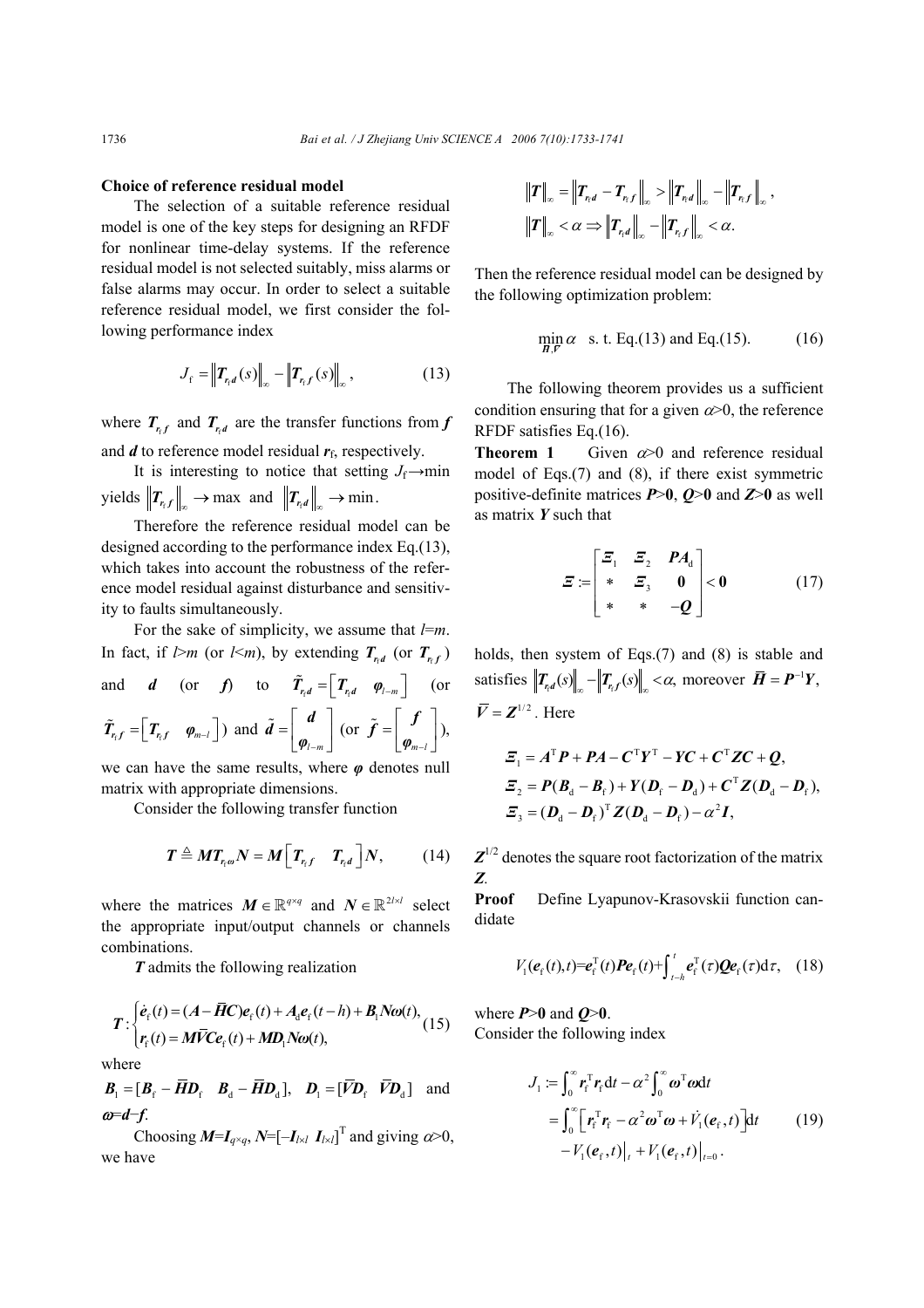Denote  $Y = P\overline{H}$ ,  $Z = \overline{V}^T \overline{V}$ , set  $M = I_{q \times q}$ ,  $N = [-I_{l \times l}]$  $I_{l \times l}$ <sup>T</sup>. Because  $V_1(e_f, t)|_{t=0}=0$  under zero initial condition and  $V_1(e_f, t) > 0$  unless  $e_f(t) = 0$ , substituting the time derivative of  $V_1(e_f, t)$  along Eq.(15) into  $J_1$  leads to

$$
J_1 < \int_0^{\infty} \left[ \mathbf{r}_f^{\mathrm{T}} \mathbf{r}_f - \alpha^2 \boldsymbol{\omega}^{\mathrm{T}} \boldsymbol{\omega} + \dot{V}_1(\boldsymbol{e}_f, t) \right] dt
$$
  
= 
$$
\int_0^{\infty} \left[ \begin{array}{c} \boldsymbol{e}_f(t) \\ \boldsymbol{\omega}(t) \\ \boldsymbol{e}_f(t-h) \end{array} \right]^{\mathrm{T}} \boldsymbol{\Xi} \left[ \begin{array}{c} \boldsymbol{e}_f(t) \\ \boldsymbol{\omega}(t) \\ \boldsymbol{e}_f(t-h) \end{array} \right] dt.
$$

 $\mathbf{E} < 0$  implies that *J*<sub>1</sub><0. According to Eq.(17),  $\left\| T_{r,d}(s) - T_{r,f}(s) \right\|_{\infty} < \alpha$  holds. Because  $\left\| T_{r,d}(s) \right\|_{\infty}$  –  $\left\| T_{r_1 f}(s) \right\|_{\infty} < \left\| T_{r_1 d}(s) - T_{r_1 f}(s) \right\|_{\infty}$ , so  $\left\| T_{r_1 d}(s) \right\|_{\infty} \left\| T_{r_f}(s) \right\|_{\infty} < \alpha$  holds.

Consider the following inequality

$$
\begin{bmatrix} A^{\mathrm{T}} P + P A - Y C - C^{\mathrm{T}} Y^{\mathrm{T}} + Q & P A_{\mathrm{d}} \\ A_{\mathrm{d}}^{\mathrm{T}} P & -Q \end{bmatrix} < 0, \quad (20)
$$

which guarantees  $\dot{V}_1(e_f, t) \le 0$  in case  $\omega = 0$ . If the LMI Eq.(17) is feasible, then the LMI Eq.(20) is also feasible. Thus the system of Eqs.(7) and (8) is stable. This completes the proof.

**Remark** In Theorem 1, the reference residual model has two parameters (i.e.  $\overline{H}$  and  $\overline{V}$ ) to be designed. But in (Ding *et al*., 2001), the reference residual model is only determined by the matrix  $\vec{H}$ . Ding *et al*.(2001) did not consider the matrix  $\overline{V}$ , which is only a special case. In fact, if the residual weighting matrix  $\overline{V}$  is made to identity matrix *I*, the form in the present reference residual model is equal to the one in (Ding *et al*., 2001). In addition, the method presented in (Ding *et al*., 2001) requires that the coefficient matrix of fault  $D_f$  has to be of full column rank; in fact, when considering the faults appearing in state and output equations, the matrix  $\mathbf{D}_f$  cannot possibly have full column rank. Therefore, the applications of the approach proposed in (Ding *et al*., 2001) to fault diagnosis are very limited. Yet in this paper, the matrix  $D_f$  that is of full column rank is not required, which will be seen later in Section 4.

#### **Design of RFDF**

The next thing to be solved is to design the RFDF for nonlinear time-delay systems, which is formulated as an *H*∞ model-matching problem and solved via an LMI formulation. The following theorem presents a sufficient condition to guarantee that the RFDF system is stable and has a prescribed *H*<sup>∞</sup> performance, independently of time delay.

**Theorem 2** Consider the nonlinear time-delay system

$$
\dot{\mathbf{x}}(t) = A\mathbf{x}(t) + A_d \mathbf{x}(t-h) + Gg(\mathbf{x}(t), \mathbf{x}(t-h)) + B\mathbf{w}(t), (21)
$$
  

$$
z = C\mathbf{x}(t) + D\mathbf{w}(t), \qquad (22)
$$
  

$$
\mathbf{x}(t) = \mathbf{0}, \quad \forall t \in [-h, 0].
$$

For a given positive constant <sup>γ</sup>>0*,* if there exist scalars  $\epsilon > 0$  (2 $\epsilon \rho^T$ ,  $\rho$ ,  $\epsilon Q$ ) such that LMI

$$
\begin{bmatrix}\n\Gamma & P A_{d} & P B & C^T & P G \\
* & 2\varepsilon \rho_2^T \rho_2 - Q & 0 & 0 & 0 \\
* & * & -\gamma^2 I & D^T & 0 \\
* & * & * & -I & 0 \\
* & * & * & * & -\varepsilon I\n\end{bmatrix} < 0
$$
 (23)

has symmetric positive-definite matrices *P* and *Q*, then the system is robustly asymptotically stable and satisfies  $||z||_2 < \gamma ||w||_2$ , where

$$
\boldsymbol{\Gamma} = \boldsymbol{A}^{\mathrm{T}} \boldsymbol{P} + \boldsymbol{P} \boldsymbol{A} + 2 \boldsymbol{\varepsilon} \boldsymbol{\rho}_{1}^{\mathrm{T}} \boldsymbol{\rho}_{1} + \boldsymbol{Q}.
$$

**Proof** Define the following Lyapunov-Krasovskii function candidate

$$
V_2\big(\mathbf{x}(t),t\big) = \mathbf{x}^{\mathrm{T}}(t)\mathbf{P}\mathbf{x}(t) + \int_{t-h}^{t} \mathbf{x}^{\mathrm{T}}(\tau)\mathbf{Q}\mathbf{x}(\tau)\mathrm{d}\tau. \tag{24}
$$

The time-derivative of  $V_2(x(t), t)$  along the solution of Eq. $(21)$  is then given by

$$
\dot{V}_2(\mathbf{x}(t),t)=2\mathbf{x}^{\mathrm{T}}(t)\boldsymbol{P}[\boldsymbol{A}\mathbf{x}(t)+\boldsymbol{A}_d\mathbf{x}(t-h)+\boldsymbol{G}g(\mathbf{x}(t),\mathbf{x}(t-h))+\boldsymbol{B}\boldsymbol{w}(t)]
$$
(25)  
+\mathbf{x}^{\mathrm{T}}(t)\boldsymbol{Q}\mathbf{x}(t)-\mathbf{x}^{\mathrm{T}}(t-h)\boldsymbol{Q}\mathbf{x}(t-h).

Using Assumption 2, we have

$$
\|g(x(t), x(t-h))\| \le \|p_1 x(t)\| + \|p_2 x(t-h)\|,
$$
  

$$
\|g(x(t), x(t-h))\|^2 \le 2\|p_1 x(t)\|^2 + 2\|p_2 x(t-h)\|^2,
$$
 (26)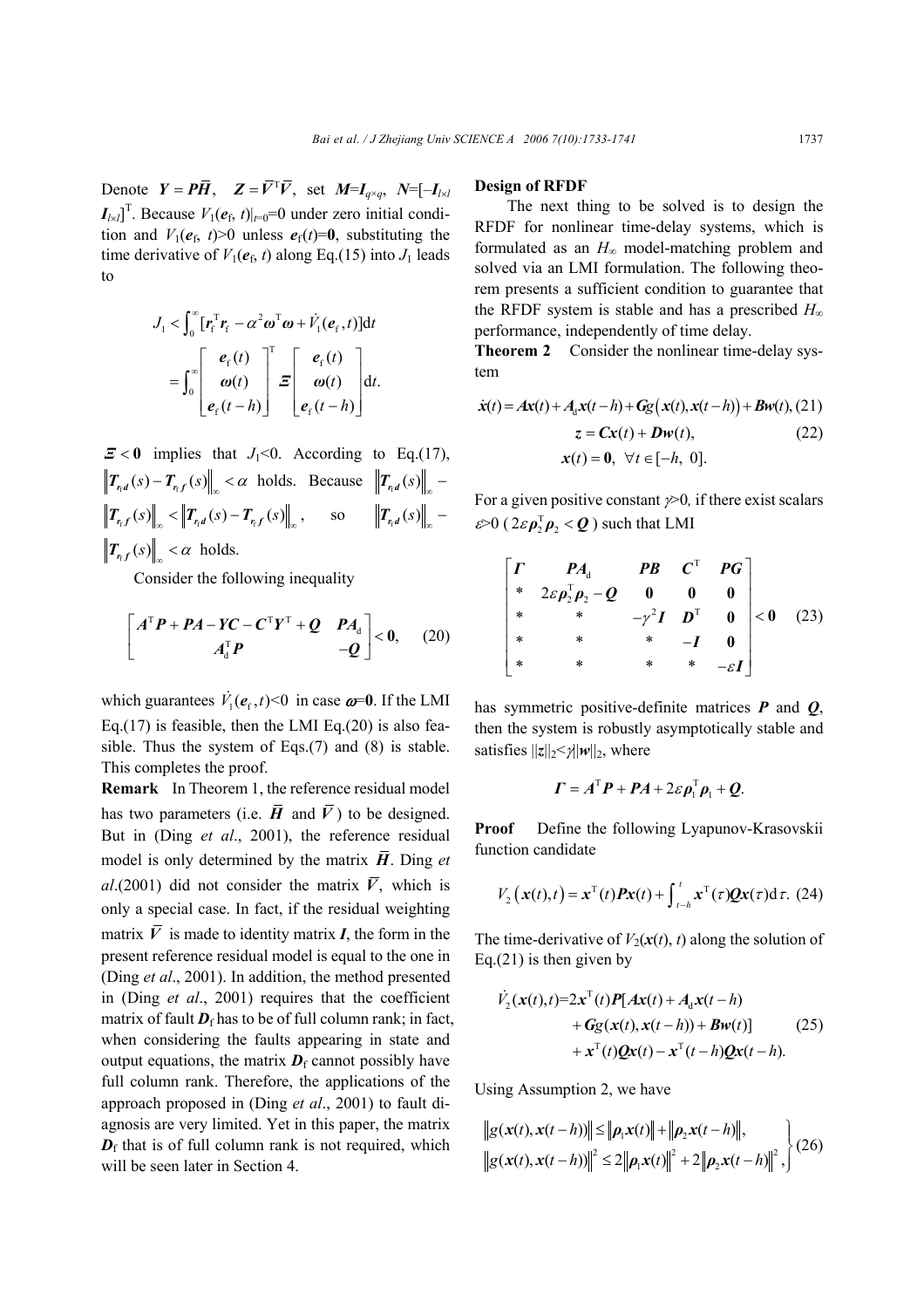Considering this and using Lemma 2, we can deduce that for any scalar  $\varepsilon > 0$ 

$$
2x^{T}(t)PGg(x(t), x(t-h))
$$
  
\n
$$
\leq \varepsilon g^{T}(x(t), x(t-h))g(x(t), x(t-h))
$$
  
\n
$$
+ \varepsilon^{-1}x^{T}(t)PGG^{T}Px(t)
$$
  
\n
$$
\leq 2\varepsilon \Big[x^{T}(t)\rho_{1}^{T}\rho_{1}x(t) + x^{T}(t-h)\rho_{2}^{T}\rho_{2}x(t-h)\Big]
$$
  
\n
$$
+ \varepsilon^{-1}x^{T}(t)PGG^{T}Px(t).
$$

Thus

$$
\dot{V}_2(x(t),t) \leq 2x^{\mathrm{T}}(t)P[Ax(t) + A_d x(t-h) + Bw(t)]
$$
  
+  $x^{\mathrm{T}}(t)Qx(t) - x^{\mathrm{T}}(t-h)Qx(t-h)$   
+  $\varepsilon^{-1}x^{\mathrm{T}}(t)PGG^{\mathrm{T}}Px(t)$   
+  $2\varepsilon[x^{\mathrm{T}}(t)\rho_{\mathrm{T}}^{\mathrm{T}}\rho_{\mathrm{T}}x(t) + x^{\mathrm{T}}(t-h)\rho_{2}^{\mathrm{T}}\rho_{2}x(t-h)].$ 

Consider the following index

$$
J_2 = \int_0^\infty \left[ z^{\mathrm{T}}(t)z(t) - \gamma^2 \boldsymbol{w}^{\mathrm{T}}(t) \boldsymbol{w}(t) \right] dt, \qquad (27)
$$

because  $V_2(\mathbf{x}(t), t)|_{t=0} = 0$  under zero initial condition and  $V_2(\mathbf{x}(t), t) > 0$  unless  $\mathbf{x}(t) = 0$ , substitute the time derivative of  $V_2(e_f, t)$  into  $J_2$ , then we have

$$
J_2 \leq \int_0^\infty \left[ \mathbf{x}^{\mathrm{T}}(t) \mathbf{x}(t) - \gamma^2 \mathbf{w}^{\mathrm{T}}(t) \mathbf{w}(t) + \dot{V}_2(\mathbf{x}(t), t) \right] dt
$$
  
= 
$$
\int_0^\infty \mathbf{X}^{\mathrm{T}} \mathbf{\Omega} \mathbf{X} dt,
$$

where

$$
X = \begin{bmatrix} x(t) \\ x(t-h) \\ w(t) \end{bmatrix}, \ Q = \begin{bmatrix} U & PA_1 & PB + C^{\mathrm{T}} D \\ A_1^{\mathrm{T}}P & 2\varepsilon\rho_2^{\mathrm{T}}\rho_2 - Q & 0 \\ B^{\mathrm{T}}P + D^{\mathrm{T}}C & 0 & D^{\mathrm{T}}D - \gamma^2 I \end{bmatrix},
$$
  

$$
U = A^{\mathrm{T}}P + PA + \varepsilon^{-1}PGG^{\mathrm{T}}P + 2\varepsilon\rho_1^{\mathrm{T}}\rho_1 + C^{\mathrm{T}}C + Q.
$$

*Ω*<0 implies that *J*<sub>2</sub><0. After some manipulation using Lemma 1, the inequality *Ω*<**0** is equivalently changed to the condition of Eq.(23), thus  $||z||_2 < \gamma ||w||_2$ holds.

Consider the following inequality

$$
\begin{bmatrix} A^{\text{T}}P + PA + 2\varepsilon \rho_1^{\text{T}} \rho_1 + C^{\text{T}}C + Q & PA_1 & PG \\ * & 2\varepsilon \rho_2^{\text{T}} \rho_2 - Q & 0 \\ * & * & -\varepsilon I \end{bmatrix} < 0 \quad (28)
$$

which guarantees  $\dot{V}_2(x(t), t) \le 0$  in case  $w(t) = 0$ . If the LMI  $(23)$  is feasible, then the LMI Eq. $(28)$  is also feasible. Thus the system of Eqs.(21) and (22) is stable. This completes the proof.

Using Theorem 2, the RFDF design problem formulated earlier can be easily solved.

**Theorem 3** For a given positive constant  $\gamma \geq 0$ , if there exist scalar  $\varepsilon > 0$  ( $2\varepsilon \rho_2^T \rho_2 < Q_1$ ) and symmetric positive-define matrices  $P_1>0$ ,  $P_2>0$ ,  $Q_1>0$ ,  $Q_2>0$ , matrices  $Y$  and  $V$  such that LMI (29) (see below) holds, then the system of Eqs.(9) and (10) is robustly asymptotically stable and satisfies  $||r_{e}||_{2} \leq \gamma ||w||_{2}$ . Furthermore, the observer gain matrix is given by

$$
H = P_1^{-1}Y, \tag{30}
$$

where

$$
\mathbf{\Omega}_{1} = \mathbf{P}_{1}A + A^{\mathrm{T}}\mathbf{P}_{1} - YC - C^{\mathrm{T}}Y^{\mathrm{T}} + 2\varepsilon\rho_{1}^{\mathrm{T}}\rho_{1} + \mathbf{Q}_{1},
$$
  

$$
\mathbf{\Omega}_{2} = \mathbf{P}_{2}A + A^{\mathrm{T}}\mathbf{P}_{2} - \mathbf{P}_{2}\overline{H}C - C^{\mathrm{T}}\overline{H}^{\mathrm{T}}\mathbf{P}_{2} + \mathbf{Q}_{2}.
$$

**Proof** The proof can be obtained directly by using Theorem 2.

The condition of Eq.(29) is an LMI condition. Therefore for fixed  $\gamma \geq 0$ , the observer gain matrix *H* 

$$
\begin{bmatrix} \mathbf{\Omega}_{\text{I}} & \mathbf{0} & \mathbf{P}_{\text{I}}\mathbf{\Lambda}_{\text{d}} & \mathbf{0} & \mathbf{P}_{\text{I}}\mathbf{\mathbf{B}}_{\text{r}} - \mathbf{Y}\mathbf{D}_{\text{r}} & \mathbf{P}_{\text{I}}\mathbf{\mathbf{B}}_{\text{d}} - \mathbf{Y}\mathbf{\mathbf{D}}_{\text{d}} & \mathbf{C}^{\text{T}}\mathbf{\mathbf{V}}^{\text{T}} & \mathbf{\mathbf{P}_{\text{I}}}\mathbf{G} \\ * & \mathbf{\Omega}_{2} & \mathbf{0} & \mathbf{P}_{2}\mathbf{\mathbf{\Lambda}}_{\text{d}} & \mathbf{P}_{2}(\mathbf{\mathbf{\mathbf{B}}}_{\text{f}} - \mathbf{\mathbf{\mathbf{\mathbf{\mathbf{H}}}}\mathbf{D}_{\text{f}}) & \mathbf{P}_{2}(\mathbf{\mathbf{\mathbf{\mathbf{B}}}_{\text{d}} - \mathbf{\mathbf{\mathbf{\mathbf{\mathbf{H}}}}\mathbf{D}_{\text{d}}}) & -\mathbf{C}^{\text{T}}\mathbf{\mathbf{\mathbf{\mathbf{V}}}^{\text{T}}} & \mathbf{0} \\ * & * & 2\varepsilon\mathbf{\mathbf{\mathbf{\mathbf{\mathbf{p}}}^{\text{T}}}_{2}\mathbf{\mathbf{\mathbf{\mathbf{p}}}_{2}} - \mathbf{\mathbf{\mathbf{Q}}}_{1} & \mathbf{0} & \mathbf{0} & \mathbf{0} & \mathbf{0} & \mathbf{0} \\ * & * & * & * & -\mathbf{\mathbf{\mathbf{\mathbf{Q}}}_{2}} & \mathbf{0} & \mathbf{0} & \mathbf{0} & \mathbf{0} & \mathbf{0} \\ * & * & * & * & * & * & -\gamma^{2}\mathbf{I} & \mathbf{0} & \mathbf{D}_{\text{f}}^{\text{T}}[\mathbf{\mathbf{\mathbf{V}}}^{\text{T}} - \mathbf{\mathbf{\mathbf{\mathbf{\mathbf{V}}}^{\text{T}}}] & \mathbf{0} \\ * & * & * & * & * & * & -\gamma^{2}\mathbf{I} & \mathbf{D}_{\text{d}}^{\text{T}}[\mathbf{\mathbf{\mathbf{V}}}^{\text{T}} - \mathbf{\mathbf{\mathbf{\mathbf{V}}}^{\text{T}}] & \mathbf{0} \\ * & * & * & * & * & * & -
$$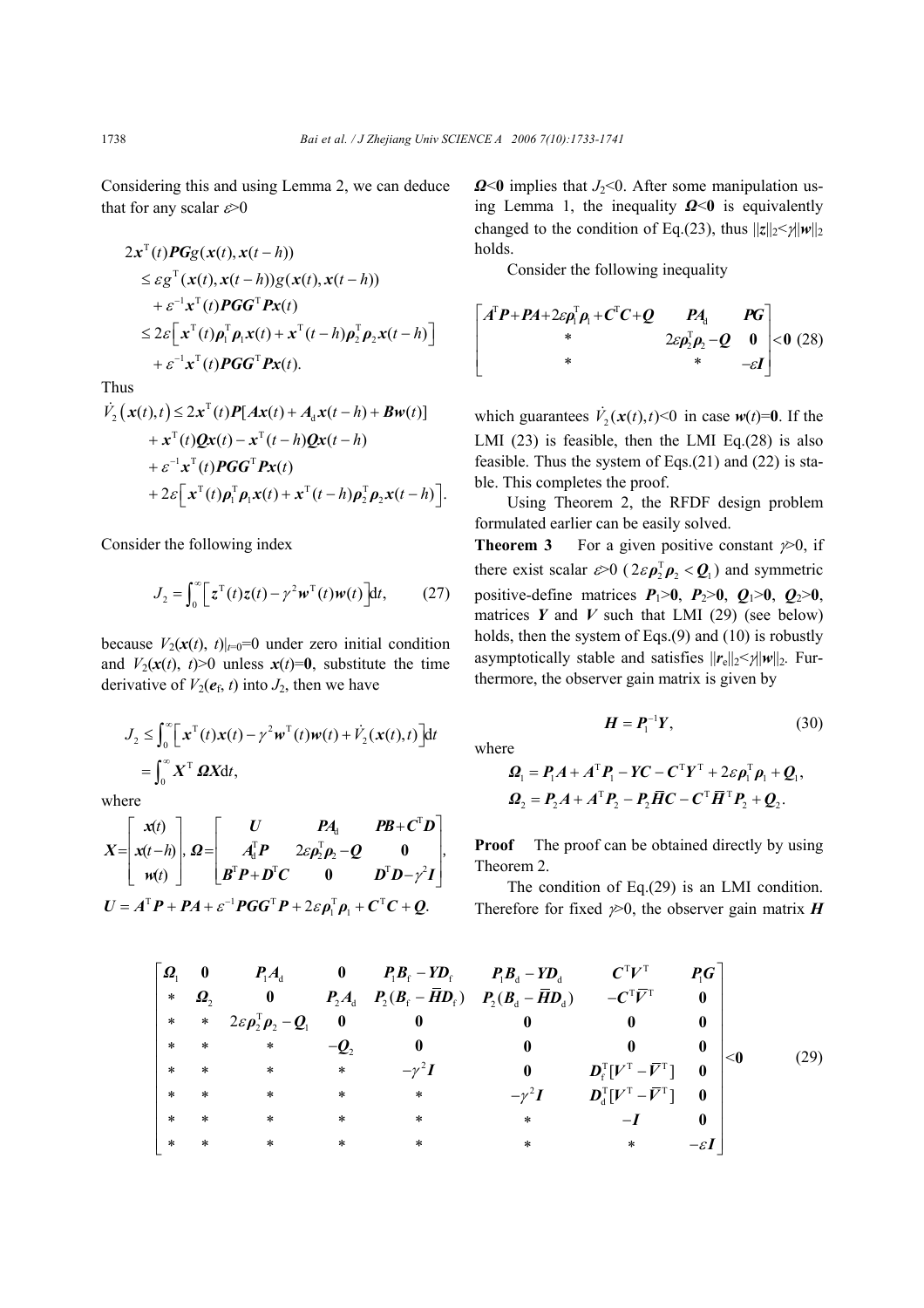and the residual weighting matrix *V* can be easily obtained by using some software such as Matlab LMI toolbox. In order to achieve an RFDF with minimal γ*,* the Matlab LMI Mincx solver can be used.

The last step of fault detection is to evaluate the residual. Under the assumption of  $d \in L_2$ , we can further have  $||\boldsymbol{d}(t)||_2 = S$  (*S*>0). By using Theorem 2, we can obtain  $\gamma_d = \sup_{d \in L_2} (||\mathbf{r}||_2 / ||\mathbf{d}||_2)$ . In the fault-free case,

the generated residual  $r(t)$  is only affected by the disturbance input  $d(t)$ . Therefore, the threshold can be determined by

$$
J_{\text{th}} = \gamma_{\text{d}} ||d(t)||_2 = \gamma_{\text{d}} S. \tag{31}
$$

According to the logical relationship (12), we can detect the fault.

## NUMERICAL EXAMPLES AND SIMULATIONS

Consider the nonlinear time-delay system of Eqs.(1) and (2) with parameters given by

$$
A = \begin{bmatrix} -1.80 & 0.50 & -0.50 \\ 0.50 & -3.00 & 0.90 \\ -0.30 & 0.70 & -2.40 \end{bmatrix}, B = \begin{bmatrix} 0.00 \\ 0.20 \\ -0.40 \end{bmatrix},
$$
  
\n
$$
A_{d} = \begin{bmatrix} 0.40 & -0.10 & -0.01 \\ 0.10 & -0.30 & 0.20 \\ 0.10 & -0.10 & 0.50 \end{bmatrix}, B_{f} = \begin{bmatrix} 0.70 & 0 \\ -0.50 & 0 \\ 0.80 & 0 \end{bmatrix},
$$
  
\n
$$
B_{d} = \begin{bmatrix} 0 & 1.00 \\ 0 & 0.20 \\ 0 & -0.30 \end{bmatrix}, G = \begin{bmatrix} 0.1 & 0.2 & 0.3 \\ 0.2 & 0.5 & 0.1 \\ 0.4 & 0.1 & 0.5 \end{bmatrix}, D = 0,
$$
  
\n
$$
C = \begin{bmatrix} 1 & 0 & 0 \\ 0 & 1 & 0 \\ 0 & 0 & 1 \end{bmatrix}, D_{f} = \begin{bmatrix} 0 & 0.40 \\ 0 & 0.80 \\ 0 & -1.20 \end{bmatrix}, D_{d} = \begin{bmatrix} 1.50 & 0 \\ 0.20 & 0 \\ 1.00 & 0 \end{bmatrix}.
$$

It is evident that the method presented in (Ding *et al*., 2001) cannot be suitable for diagnosing the fault because  $D_f$  does not have full column rank. Here we use a new approach to design observer-based RFDF.

Using Theorem 1, we have the reference residual model in the form of Eqs.(7) and (8) with  $\overline{H}$ ,  $\overline{V}$  and the minimal  $\alpha_{\min}$  respectively, as follows

$$
\vec{H} = \begin{bmatrix}\n-0.7094 & -0.2687 & 0.4178 \\
0.6860 & -1.0665 & -0.3157 \\
-0.6911 & 0.8273 & 0.0712\n\end{bmatrix},
$$
\n
$$
\vec{V} = \begin{bmatrix}\n0.4443 & -0.4007 & -0.2321 \\
0 & 0.5846 & 0.1717 \\
0 & 0 & 0.3552\n\end{bmatrix},
$$
\n
$$
\alpha_{\text{min}} = 0.5847.
$$

Subject to the constraint  $2\varepsilon \rho_2^T \rho_2 < Q_1$ , we choose

$$
\varepsilon=0.1, \ \pmb{\rho}_1=\begin{bmatrix} 0.2 & 0.1 & 0.3 \\ 0.1 & 0.4 & 0.5 \\ 0.2 & 0.3 & 0.6 \end{bmatrix}, \ \pmb{\rho}_2=\begin{bmatrix} 0.1 & 0.2 & 0.4 \\ 0.3 & 0.2 & 0.5 \\ 0.1 & 0.4 & 0.1 \end{bmatrix}.
$$

By using Theorem 3, we obtain the solutions to LMI (29) with *H*, *V* and minimal  $\gamma_{\text{min}}$  respectively, as follows

$$
\boldsymbol{H} = \begin{bmatrix} 0.3998 & 1.0138 & -0.0020 \\ -1.3579 & 2.8764 & 1.3933 \\ -0.7825 & 1.9165 & 1.1755 \end{bmatrix},
$$

$$
\boldsymbol{V} = \begin{bmatrix} 0.5495 & -0.0796 & -0.3104 \\ 0.2197 & 0.1486 & -0.0807 \\ 0.1170 & -0.1711 & 0.2893 \end{bmatrix},
$$

$$
\gamma_{\text{min}} = 0.4445.
$$

To demonstrate the effectiveness of the design, the nonlinear part is assumed to be  $g(x(t), x(t-h))$ =  $(\sin 0.2)x(t)+( \sin 0.1)x(t-h)$ , the time delay *h* is assumed to be 0.5 s, an unknown input  $d(t)$  is assumed to be band-limited white noise with power 0.001 (zero-order holds with sampling time 0.01 s) and the input  $u(t)$  is taken as unit step signal. The fault signal  $f(t)$  is simulated as a square ware of unit amplitude that occurred from 5 s to 10 s.

The fault signal  $f(t)$ , the output signal  $y(t)$  and the generated residual signals  $r(t)$  (including  $r_1(t)$  and  $r_2(t)$  are shown in Fig.1, Fig.2 and Fig.3, respectively. Fig.4 shows the evolution of residual evaluation function  $||r(t)||_{2,t}$  from which we can calculate when the fault can be detected. By using Theorem 2, we have minimal  $\gamma_d$ =0.7148. Suppose *S*=1, then the threshold is  $J_{\text{th}} = \gamma_d S \approx 0.7148$ . In Fig.4, we can see that  $||\mathbf{r}(t)||_{2,6} \approx 0.73 > 0.7148$  for  $t_1=0$  s and  $t_2=6$  s. This means that the fault  $f(t)$  can be detected 1 s after its occurrence.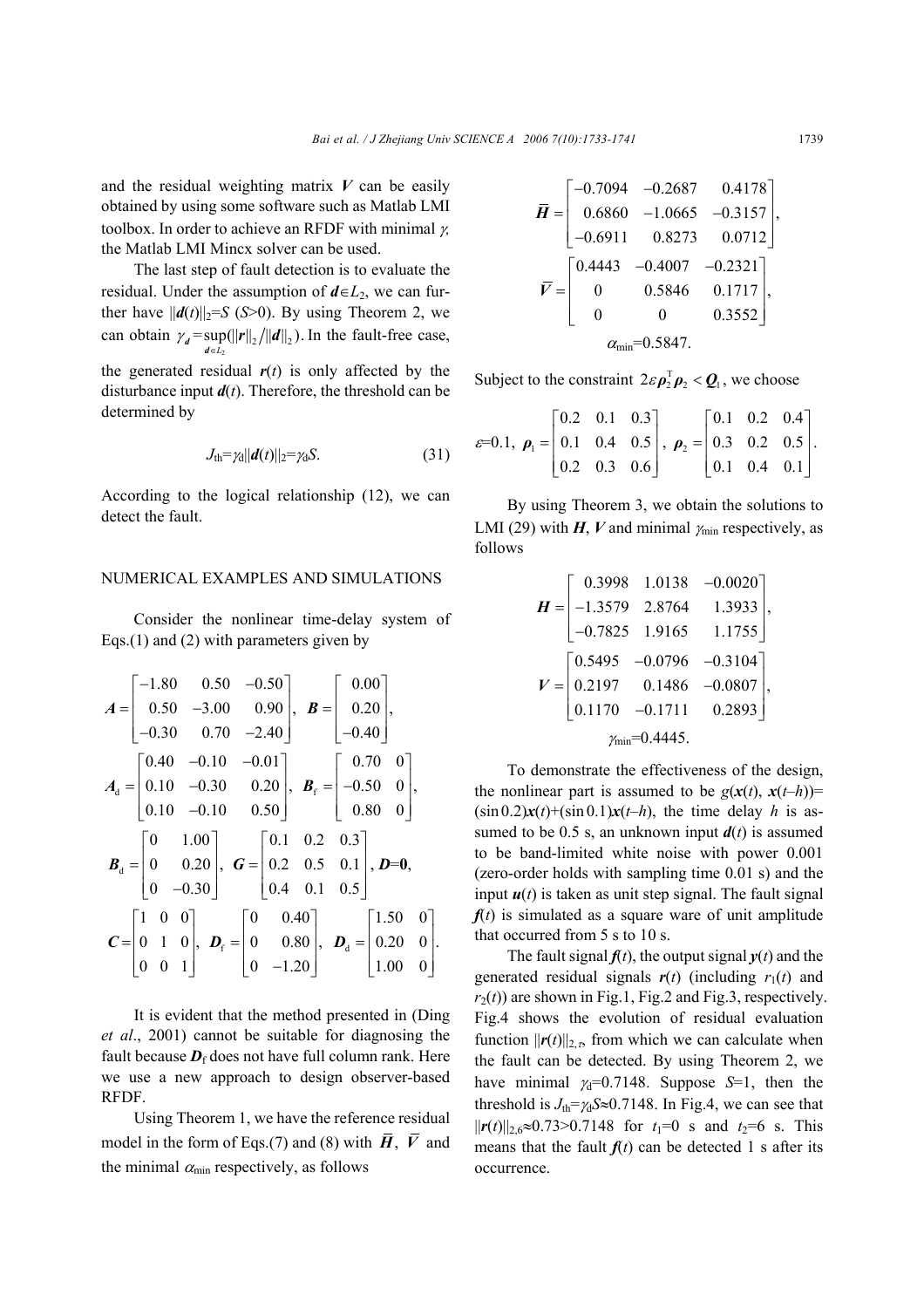

**Fig.3 Generated residual** *r***(***t***)**

# **CONCLUSION**

In this paper, the observer-based RFDF design problem is studied for nonlinear time-delay systems with unknown inputs. The main contribution of our study is the introduction of an optimal reference residual model (considering both observer gain matrix and residual weighting matrix) to formulate the RFDF design problem as an *H*∞ model-matching problem. Moreover, we introduce the appropriate input/output selection matrices to extend a performance index to the time-delay systems in time domain. The reference residual model, which can be used to describe the robustness against disturbances and sensitivity to faults simultaneously, is an optimal solution of the RFDF. The existence of the solution is presented in terms of LMI formulation, which can be obtained conveniently by using Matlab LMI toolbox. An illustrative example has demonstrated the validity and applicability of the proposed approach.



**Fig.4 Evolution of residual evaluation function**

#### **References**

- Chen, J., Patton, P.R., 1999. Robust Model-based Fault Diagnosis for Dynamic Systems. Kluwer Academic Publishers, Boston, p.19-64.
- Chen, W., Saif, M., 2006. An iterative learning observer for fault detection and accommodation in nonlinear time-delay systems. *Int. J. Robust Nonlinear Control*, **16**(1):1-19. [doi:10.1002/rnc.1033]
- Ding, S.X., Jeinsch, T., Frank, P.M., Ding, E.L., 2000. A unified approach to the optimization of fault detection systems. *Int. J. Adap. and Sign. Proc.*, **14**(7):725-745. [doi:10.1002/1099-1115(200011)14:7<725::AID-ACS618> 3.0.CO;2-Q]
- Ding, S.X., Zhong, M.Y., Tang, B.Y., Wang, H.B., Zhang, P., 2001. An LMI Approach to the Design of Fault Detection Filter for Time-delay LTI Systems with Unknown Inputs. Proceedings of the American Control Conference. International Conference and Arlington, VA, p.2137-2142.
- Frank, P.M., Ding, S.X., 1997. Survey of robust residual generation and evaluation methods in observer-based fault detection systems. *J. Proc. Control*, **7**(6):403-424. [doi:10.1016/S0959-1524(97)00016-4]